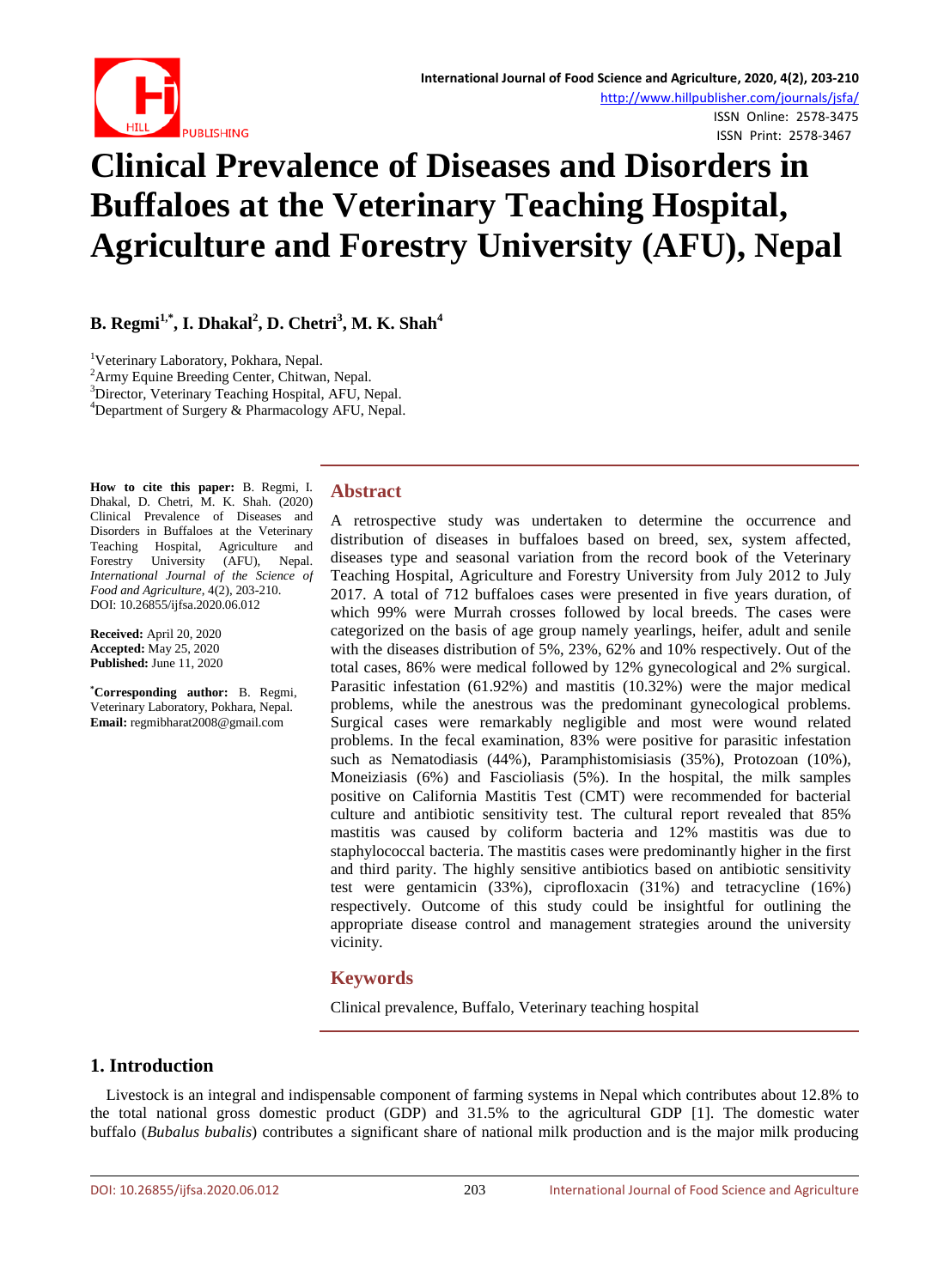animal. Buffaloes are kept mostly by small-scale producers, who raise one or two animals in mixed crop–livestock systems [2]. Buffaloes are raised also for supply of animal protein, draft power, and manure. At present, the national buffalo population is 5.2 million which contributed for 65.28% of milk and 54.34% meat production in the year 2015/16 [3]. The total annual milk production of Nepal is 1.8 million tons (65% from buffalo and 35% from cattle). In particular, buffalo enterprise contributes 52.9% of the livestock share in the national GDP [4]. The major components of livestock GDP are milk and milk products from buffalo and cattle (32.7% and 24.7% respectively).

Chitwan has tropical climatic conditions with four main seasons; winter (cold and semi dry to dry), spring (hot and dry), summer or monsoon (very hot and humid) and autumn (moderate climate) in the month December to February, March to May, June to August and September to November respectively [5]. Veterinary Teaching Hospital (VTH) of Agriculture and Forestry University (AFU) is located at the western part of Chitwan where a large number of livestock, pets and poultry species are brought for the diagnosis and treatment of various diseases. Buffalo is one of the major livestock species of Chitwan district with the population of 68,809 (18,166 milking buffaloes), which are contributing to 66.91% of total milk and 31.26% of total meat production of the district [3]. The cases are brought mainly from the university periphery and sometimes from the neighboring districts. All the cases brought to the hospital are recorded daily in the register book.

Veterinary hospital is an ideal and reliable source of information about animal diseases with their treatment. Analysis of the case record gives a comprehensive idea about the disease problems at local areas. Recently, Gautam et al. [6] have reported the case flow pattern of different cases registered at the VTH during two years period. But the species wise case flow patterns of various disease and disorders have not been reported yet. Therefore, the present study was aimed to determine the occurrence of diseases and disorders in buffaloes attended at the VTH, AFU including the distribution of diseases based on breed, age, sex, group and seasonal variation from the fiscal year 2012/13 to 2016/17.

# **2. Methodology**

The retrospective epidemiological study of diseases was performed using 5 years data from July 2012 to July 2017 recorded at VTH, AFU, Rampur, Chitwan, Nepal. The patient's data we collected from the register book after official permission from the administration of the VTH. All the cases brought to the hospital were diagnosed by the clinicians or faculty veterinarians mainly on the basis of general, physical and clinical examinations with the limited laboratory confirmation. Gastrointestinal parasitic infestations were diagnosed based on fecal examination by light microscopy. Mastitis was diagnosed by California Mastitis Test (CMT) and the positive milk samples were cultured for in-vitro antibiotic sensitivity test. Sometime, the reproductive problems were diagnosed by transrectal ultrasonography. In the in-vitro antibiotic sensitivity test, the different strains of isolated organisms from clinical cases of mastitis were streaked onto Mueller Hinton Agar plates and different antibiotic discs (ciprofloxacin, gentamicin, tetracycline, chloramphenicol, enrofloxacin, amikacin, etc.) were diffused on them. After the discs had been applied, the plates were kept at  $10^{0}C$  for 3-4 hours to allow pre-diffusion of the antibiotics. The plates were then incubated at  $37^{\circ}$ C for 24 hours and observed for sensitivity by measuring the zone of inhibition. The results found were recorded as sensitive, intermediate and resistant [7].

All recorded clinical cases were primarily categorized into three major groups on the basis of treatment required. These groups were: (1) Medical cases; (2) Gynaeco-obstetrical cases; and (3) Surgical cases. Mastitis, fecal examination (FE), anorexia/inappetance, poisoning, lameness, enteritis, stress, constipation, skin infections were included in medical cases. FE cases were further classified into paramphistomiasis, nematodiasis, protozoan, moneiziasis, fascioliasis and negative cases. Similarly, mastitis cases included a number of milk samples subjected to the VTH; most of the cases in this category included only the milk samples brought by the owner, not the sick animals. Gynecological cases included pregnancy diagnoses (PD), vaginal prolapse, silent heat, anestrous, and repeat breeding. Surgical cases included tail gangrene, eye injury, tumor, udder wound, castration, dehorning, horn injury, teat obstruction and urolithiasis. Similarly, the cases were broadly classified into fecal examination, mastitis, PD, anestrous and repeat breeding, anorexia, tail gangrene and others under the diseases and disorders. In the age wise occurrence of cases, animals having the age <1 year, 1-3 years, 4-8 years and >8 years were classified as yearling calf, heifer, adult and senile respectively. Finally, the data were entered into Microsoft excel 2007 and diseases and other health related problems in those five years was analyzed using proportion and simple percentage methods and presented graphically to determine age, sex, breed, group and season wise distribution of diseases.

#### **3. Results**

In total of 712 cases, 699 (98%) were she-buffaloes and rest were he-buffaloes, out of which 99% were Murrah-cross followed by local breed. Age group variations classified into yearling calf, heifer, adult and senile were found to be 34 (5%), 166 (23%), 441 (62%) and 71 (10%) respectively (Figure 1A). Figures 1B & E show the year wise case flow pattern; among the five years, there was an increasing trend of cases flow from the fiscal year 2012/13 to 2015/16 and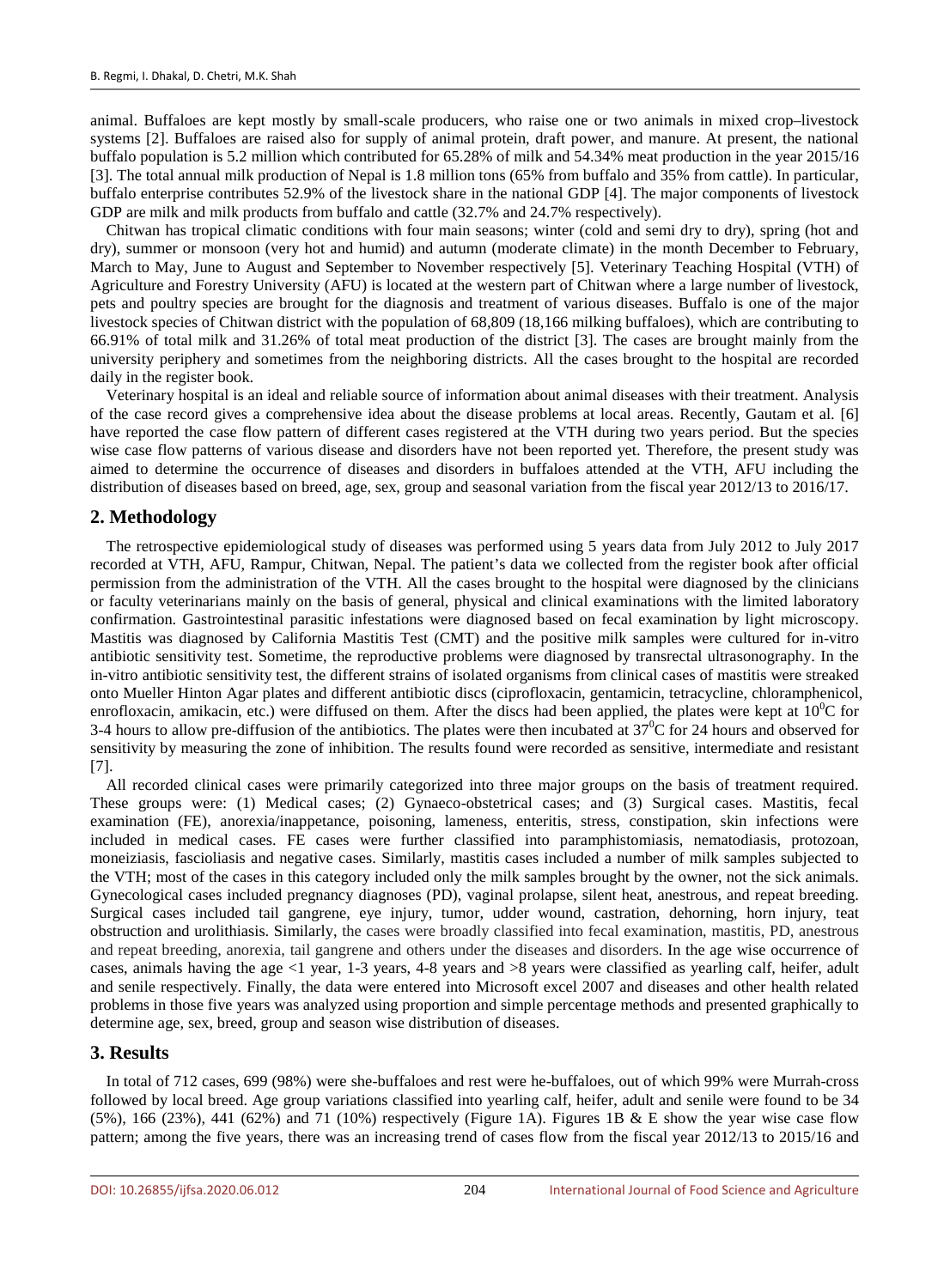the lowest cases flow was recorded during the year 2016/17. Season wise cases flow presented in the Figure 1C shows that the diseases and disorders recorded were highest during summer season followed by spring, autumn and winter. In the group wise distribution, highest cases were found in the medical group (86%) and then gynecological group (12%) followed by least cases in the surgical group (Figure 1F).



**Figure 1. Diagram showing different categories wise distribution of buffaloes cases presented at VTH from 2012-2017 (A-Age, B-Year, C- Season, D-Month, E- Disease versus year, F-Disease).**

Among the various cases FE was found the most frequently registered problem which was (490) 72%. Similarly, mastitis, anestrous, PD and others were (82) 12%, (37) 5%, (45) 7% and 20 (3%) respectively (Figure 2).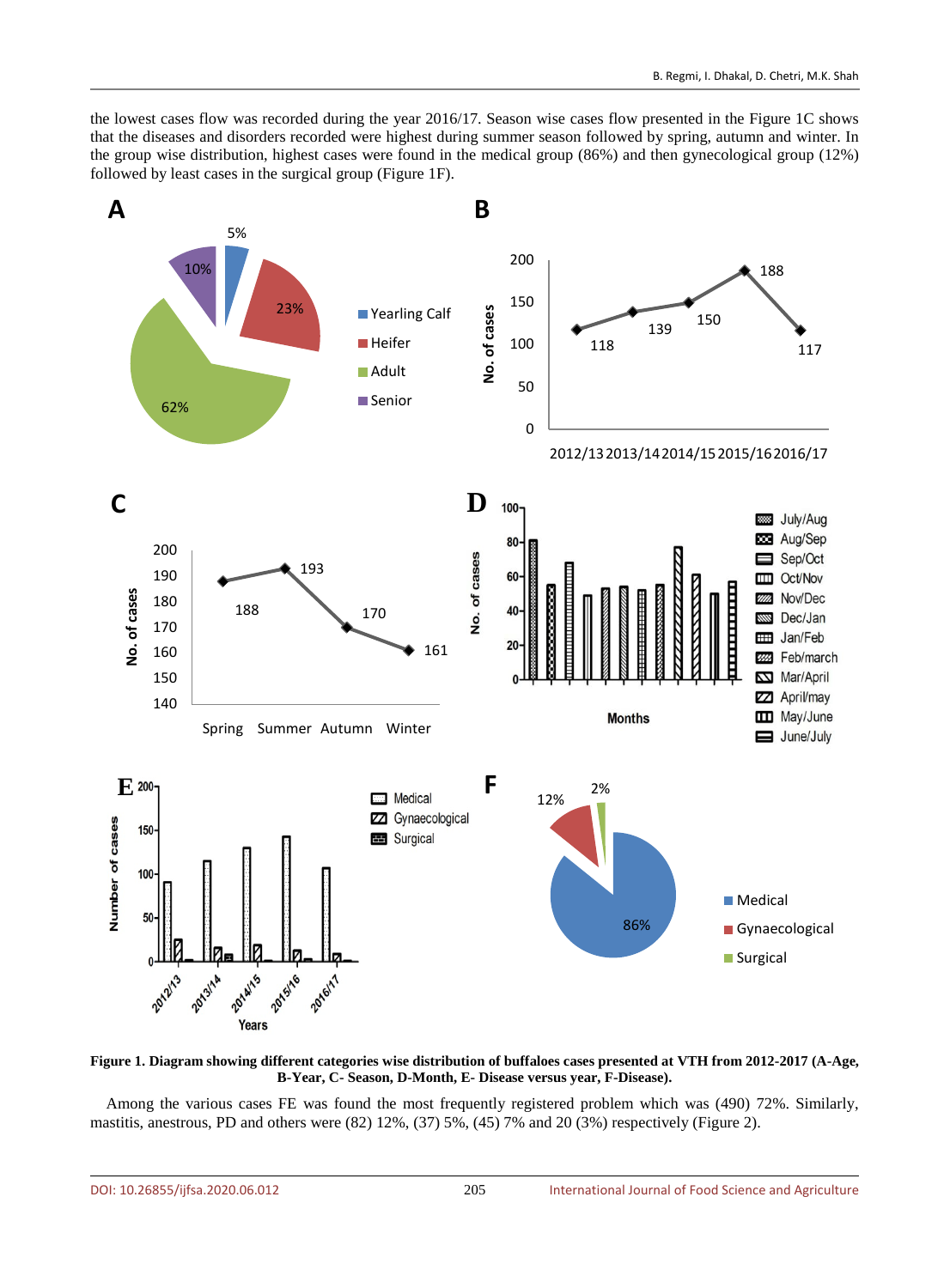





Mastitis was the second most frequently registered case in the hospital. The distribution was found throughout but the highest cases were found in the month July/Aug and Sep/Oct (Figure 3B). Seasonal occurrence of mastitis was found highest during autumn followed by summer, winter and spring (Figure 3A). The highest cases of mastitis were recorded in the first parity/calving followed by third and second parity (Figure 3C). In the antibiogram, ciprofloxacin (31%), gentamicin (33%), tetracycline (16%), chloramphenicol (7%), enrofloxacin (4%) and amikacin (9%) were found sensitive (Figure 3D).



**Figure 3. Diagram showing the distribution of mastitis cases brought to VTH from 2012-2017 based on (A-Season, B-Month, C-Parity, D-Antibiotic Sensitivity).**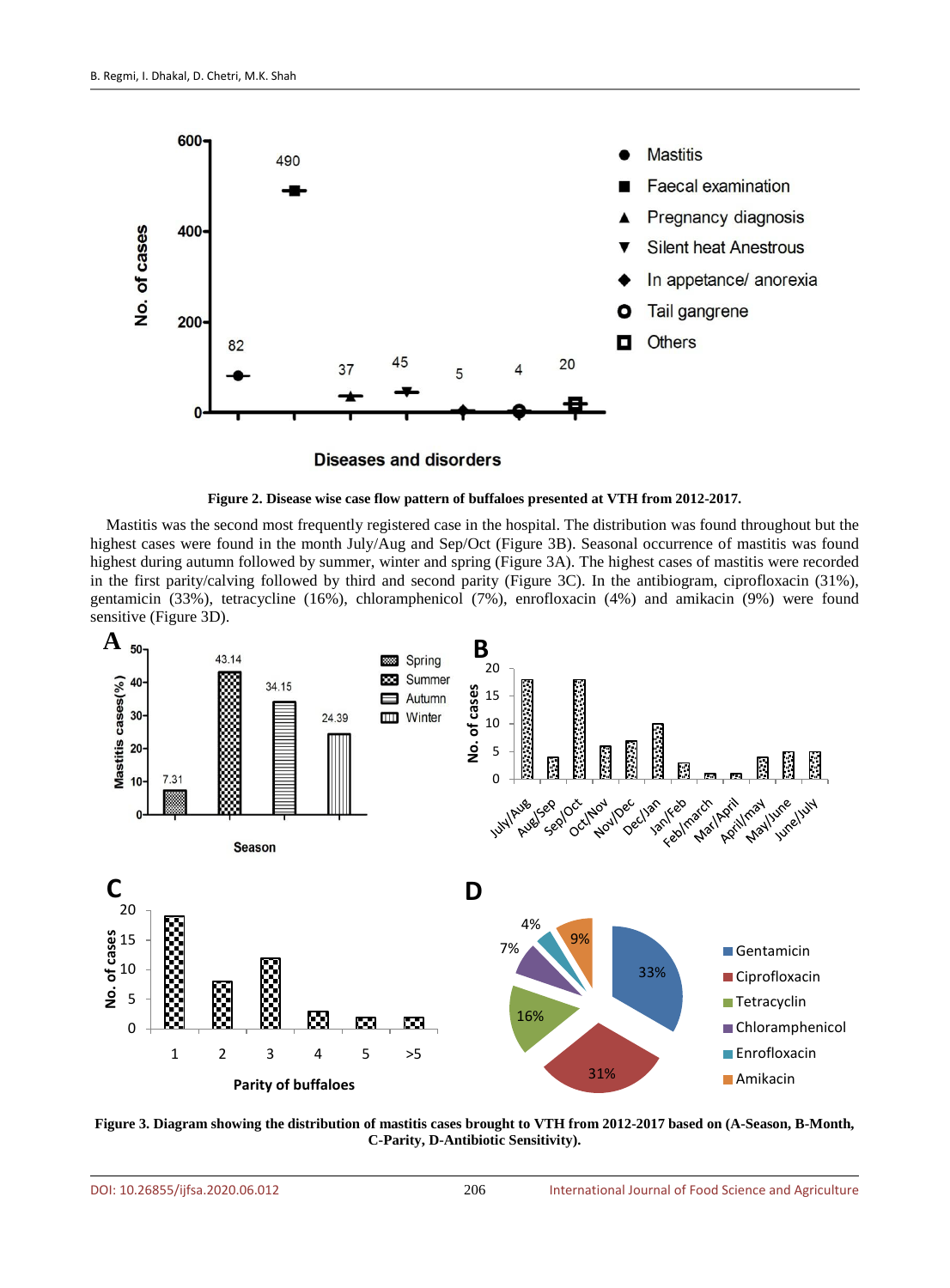The occurrence of clinical mastitis in during different months was recorded (Table 1). The maximum number of cases of clinical mastitis was observed in the month of July/Aug (21.95%) and Sep/Oct (21.95%) followed by Dec/Jan (12.19%). Results show that 43.14% of buffaloes had clinical mastitis during summer season followed by the autumn season (34.15%).

| <b>Seasons</b> | <b>Months</b> | <b>Cases</b> | Percent |       |
|----------------|---------------|--------------|---------|-------|
|                |               |              |         |       |
| Spring         | Feb/march     |              | 1.21    |       |
|                | Mar/April     |              | 1.22    | 7.32  |
|                | April/may     | 4            | 4.88    |       |
| Summer         | May/June      |              | 6.09    |       |
|                | June/July     | 5            | 6.09    | 34.15 |
|                | July/Aug      | 18           | 21.95   |       |
| Autumn         | Aug/Sep       | 4            | 4.88    |       |
|                | Sep/Oct       | 18           | 21.95   | 34.15 |
|                | Oct/Nov       | 6            | 7.32    |       |
| Winter         | Nov/Dec       | 7            | 8.54    |       |
|                | Dec/Jan       | 10           | 12.19   | 24.39 |
|                | Jan/Feb       | 3            | 3.66    |       |

**Table 1. Prevalence of clinical mastitis at different months and seasons recorded at VTH from the year 2012-2017**

Mastitis is a managemental disease caused by unhygienic condition of the shed and milking practices mainly due to gram negative bacteria like coliform (*Escherichia*, *Klebsiella*, *Enterobacter*) and gram positive bacteria like *Staphylococcus*, *Streptococcus* etc., and fungus. Among the cultured cases 85% were coliform, 12% *Staphylococcus*, 3% *Klebsiella* and 3% with no growth that may be due to fungal cause or the antibiotic used due to suspicion of sub-clinical mastitis (Figure 4).



**Figure 4. Cause of mastitis diagnosed at VTH from the year 2012-2017.**

In present study, reproduction related cases were PD, anestrous and repeat breeding. The case flow for PD was highest during winter followed by spring, summer and autumn (Figure 5A). Month wise occurrence of PD cases as shown in the Figure 5B suggests that highest cases registered in March/April followed by equal no of cases in the month Jan/Feb and Aug/Sep. Similarly, anestrous, silent heat and repeat breeding cases were found maximum during autumn season followed by spring, winter and summer (Figures 5C & D).

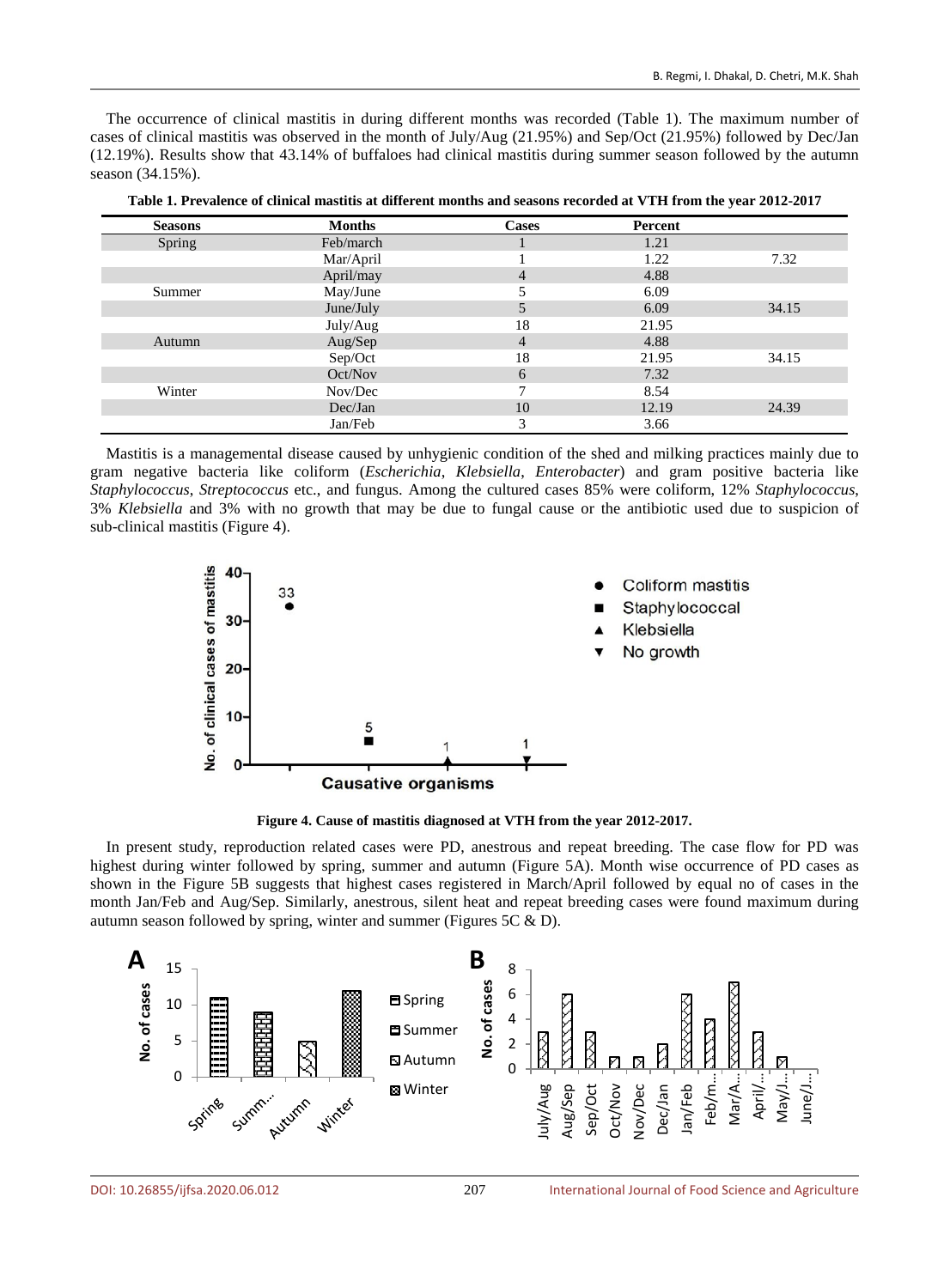

**Figure 5. Gynecological buffalo cases registered at VTH from 2012-2017 and their diagrammatical presentation based on (A-season wise PD, B-Month wise, C- Month-wise anestrous, silent heat, repeat breeding, D- Season wise anestrous, silent heat, repeat breeding).**

Out of the total samples (490) 72% carried for FE, 83% were found positive for the endoparasites (Figure 6A). Among them nematodes were 44%, *Paramphistomes* 35%, *Fasciola* 5%, protozoa 10% and *Moneizia* 6 % (Figure 6B). Cases of parasitic infestations were found maximum during spring season followed by summer and autumn (Figure 6C).





#### **4. Discussion**

Adult patients were most frequently registered cases followed by heifers, seniors and yearlings. It is obvious that the adults produce milk and meat. So, farmers pay much concern with the health status of adult buffaloes. The heifer was the second most registered patients because it is a wealth of herd. They are in the stage of to be productive; they will be future dam and source of milk and meat. In other aspect, they are more susceptible to disease and disorders and the owner is also more worried about the health of their livestock at this stage. The farmers commonly visits the hospital for artificial insemination, PD, FE, mastitis test, milk culture and anestrus which are the major problems and conditions occurring in the reproductive and productive life of the animals. Based on sex wise case flow pattern, the male: female ratio was 1:49 which suggests that the farmers rear very less number of he-buffaloes commercially for meat production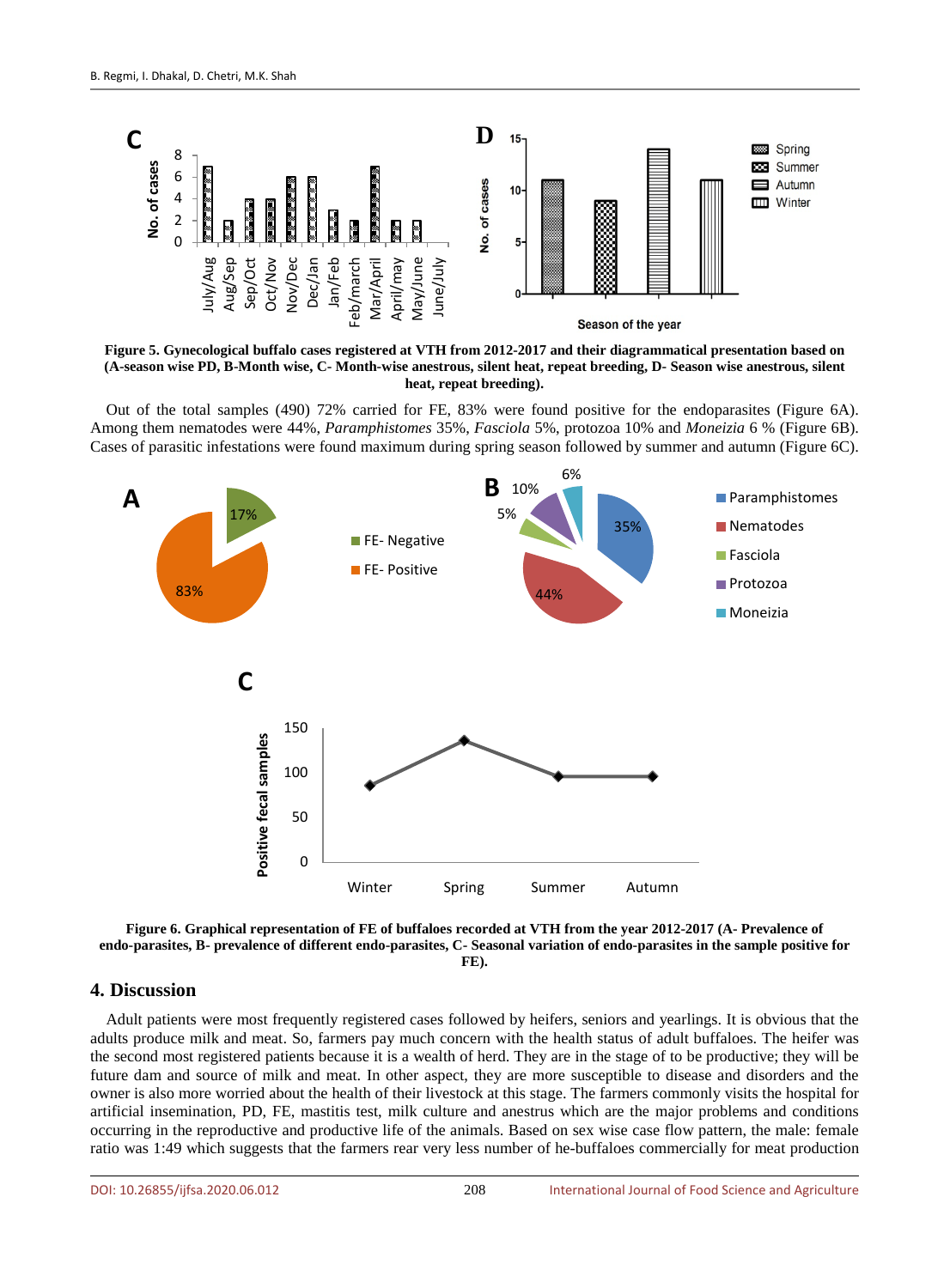and natural insemination. Rearing of he-buffaloes is replaced by recent biotechnology in artificial insemination (AI). Nowadays, farmers are more conscious about the benefit of AI viz genetic improvement, increased milk production, no cost for rearing of breeding bull. Murrah and murrah-cross (99%) were the major buffalo breed reared around hospital which is also supported by Devkota et al. [8]. They found that 99% of buffaloes were murrah-cross and found all improved breed in a household survey conducted in the Chitwan district.

The total number of buffalo cases brought to VTH from the FY 2012/13 to 2015/16 was in increasing trend. This result is support by Gautam et al. [6] who reported the increasing trend of cases from the FY 2014/15 to 2015/16. But the number of cases found to be decreased during the FY 2016/17. Increase in the number of private veterinary clinics and agro-vet centers at various places around the vicinity of VTH may be the possible reason behind decrease in the number of cases. The farmers prefer to take their sick buffaloes to nearby clinics rather than to bring to far at VTH. Also the home service and on call service provided by the vets, vet students and technicians render the owners easier to treat the sick animals. There were a fairly small number of surgical cases which might be due to the lack of 24 hours emergency facility, inpatient and ambulance service at the VTH. The large number of animal farmers prefer to call vets and technician to home for surgical cases rather than taken to hospital. As most of the surgical cases being emergency condition, they need immediate correction. It is essential to increase the number of overall cases and especially surgical cases brought to the VTH by providing the ambulance service in order to make veterinary students exposure to such cases and proper aseptic handling of surgical cases. Gautam et al. [6] suggested the concerned authorities either to start ambulatory clinical service at nominal cost or run clinical practice classes at farmer's community.

The highest numbers of cases were observed in the month July/Aug followed by March/April and Sep/Oct. Overall cases were found to be highest in summer followed by spring, autumn and winter season respectively. Weather conditions such as rainfall, flooding, humidity, and heat waves have well-documented effects on infectious diseases [12]. Among the various cases brought to VTH, FE shared the highest proportion which is in agreement with the previous studies [6, 9]. In present study, more than three-quarter of the fecal samples brought to VTH were positive for endoparasitic eggs with the highest prevalence of *Paramphistomum* followed by nematodes, protozoa, *Moneizia* and *Fasciola*. In the seasonal variation, the highest prevalence of endoparasitic infestation was found in the spring followed by equal prevalence in summer and autumn and least in the winter season. This means that the prevalence of endoparasitic infestation is lower in the winter season and higher in spring/rainy season. Rainy season is very suitable period for the helminthes reproduction which may be due to the high humidity in this period [13]. Therefore, it is important to administer the anthelmintic to the livestock before the commencement of rainy season as a prophylactic measure.

PD, anestrous, silent heat and repeat breeding cases were the major reproductive cases in the study area. The PD cases were found highest during the month March/April followed by Aug/Sep and Jan/Feb. Similarly, the anestrous (silent heat and repeat breeding) cases were found highest in the month March/April and July/Aug followed by Nov/Dec and Dec/Jan. The reproductive failure cases were found maximum during autumn followed by spring, winter and summer. These findings did not show a clear seasonal variation in case flow of PD. This may be due to farmers not having schedule pregnancy test, they come to vets only when they suspect that animal is not gaining weight or animal come to heat repeatedly. Schedule pregnancy test after 2-3 months of service can be incorporated for better accuracy of pregnancy rate through rectal palpation.

In the present report, the highest prevalence of organisms causing mastitis was coliform followed by *Staphylococcus* and *Klebsiella*. Dhakal [11] was carried out a study on 165 buffalos at different villages of Chitwan district and found that coliform was the most frequently isolated organisms (27%) followed by *Staphylococcus* (19%) and *Streptococcus* (8%). Sharma et al. [10] also reported that the major mastitis causing organisms were *Staphylococcus*, *Streptococcus*, E.coli, *Corynebacterium* and *Klebsiella*. The highest incidence of clinical mastitis was found in summer followed by autumn, winter and spring season. Similarly, the greatest number of clinical cases of mastitis was observed in the month of July/Aug and Sep/Oct. The maximum numbers of cases were affected with clinical mastitis at 1<sup>st</sup> calving followed by  $3<sup>rd</sup>$  and  $2<sup>nd</sup>$  parity. Dhakal et al. [7] also reported the similar findings in the milk samples from 355 Murrah cross buffaloes brought to VTH, Rampur, Chitwan. They also reported the greatest number of buffaloes being affected with clinical mastitis at  $1<sup>st</sup>$  calving followed by  $2<sup>nd</sup>$  and  $3<sup>rd</sup>$  calving.

# **5. Conclusion and Recommendation**

Mastitis, parasitic infestation and anestrous/silent heat were found the major clinical cases of buffaloes. Seasonal pattern of various diseases presented in this study could be insightful for outlining the appropriate disease control and management strategies around the university vicinity. The total cases flow tendency is not pleasing especially the surgical cases. Inpatient facility, ambulatory and 24 hours emergency services might be the possibilities in order to increase the flow of such cases. The concerned authority should pay special attention to update their services and technologies for the disease diagnosis and treatment that will benefit the farmers as well as the students to develop their